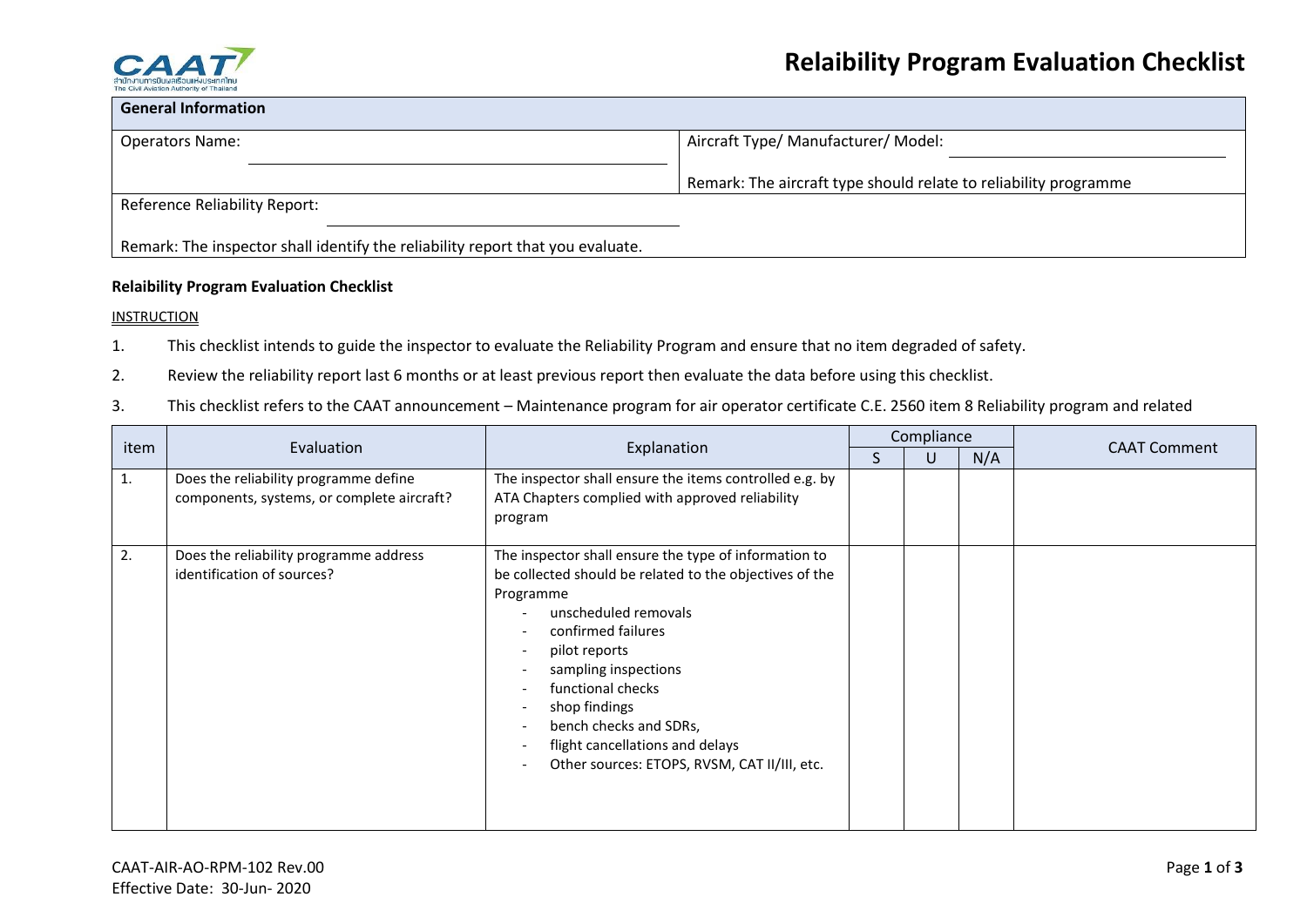

# **Relaibility Program Evaluation Checklist**

| item | Evaluation                                                                                                                | Explanation                                                                                                                                                                                                                                                                                           | Compliance   |   |     | <b>CAAT Comment</b> |
|------|---------------------------------------------------------------------------------------------------------------------------|-------------------------------------------------------------------------------------------------------------------------------------------------------------------------------------------------------------------------------------------------------------------------------------------------------|--------------|---|-----|---------------------|
|      |                                                                                                                           |                                                                                                                                                                                                                                                                                                       | <sub>S</sub> | U | N/A |                     |
| 3.   | Does the reliability programme address steps of<br>data development from source to analysis?                              | The inspector shall ensure operator complie with<br>procedures for the transmission of information from<br>the sources, together with the procedure for collecting<br>and receiving it, should be set out in detail in the<br>Reliability Manual or Maintenance program document<br>as appropriate    |              |   |     |                     |
| 4.   | Does the reliability report show data on a<br>monthly basis?                                                              | The inspector shall ensure operator collects<br>information that displayed graphically or in a tabular<br>format or a combination of both on a monthly basis.<br>The format should be such that the identification of<br>trends, specific highlights, and related events would<br>be readily apparent |              |   |     |                     |
| 5.   | Is the individual responsible for the program<br>knowledgeable with the procedure described in<br>the reliability manual? | The inspector shall ensure the operator has the<br>knowledge and familiar with the procedures described<br>in the reliability manual or Maintenance program<br>document as appropriate.                                                                                                               |              |   |     |                     |
| 6.   | Are the alert levels being exceeded? If yes what<br>action is an operator taking?                                         | The inspector shall ensure the action has been taken<br>when the alert levels have been reached.                                                                                                                                                                                                      |              |   |     |                     |
| 7.   | Does the operator monitor the effectiveness of<br>corrective action?                                                      | The inspector shall ensure the operator monitors the<br>corrective action in a timely manner (before reaching<br>the alert level) with evidence.                                                                                                                                                      |              |   |     |                     |
| 8.   | Does the report show IFSD rates for ETOPS<br>Operations (if applicable)                                                   | The inspector shall ensure the operator monitors the<br>fleet average engine in- flight shut- down (IFSD) rate<br>for the specified airframe-engine combination.<br>(ETOPS operation will be identified in AOC Ops Spec)                                                                              |              |   |     |                     |
| 9.   | Does the operator submit the reports required<br>by CAAT or its reliability program?                                      | At least the operator should be submitted reports<br>every 6 months as per CAAT announcement required                                                                                                                                                                                                 |              |   |     |                     |